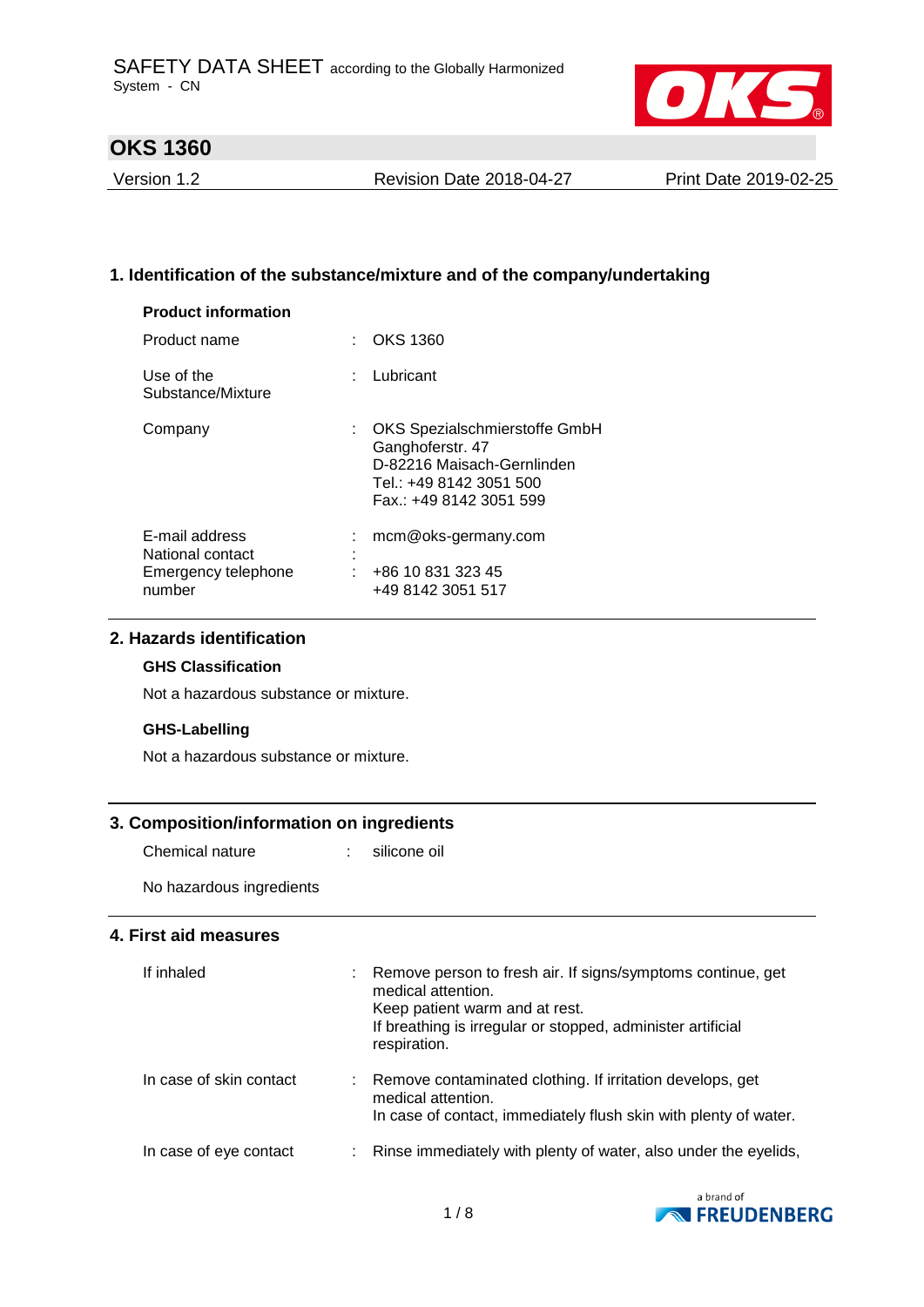

| <b>OKS 1360</b>           |                                                                                     |                              |
|---------------------------|-------------------------------------------------------------------------------------|------------------------------|
| Version 1.2               | <b>Revision Date 2018-04-27</b>                                                     | <b>Print Date 2019-02-25</b> |
|                           | for at least 10 minutes.                                                            |                              |
|                           | If eye irritation persists, consult a specialist.                                   |                              |
| If swallowed<br>÷         | Move the victim to fresh air.<br>Do NOT induce vomiting.<br>Rinse mouth with water. |                              |
| <b>Notes to physician</b> |                                                                                     |                              |
| Symptoms<br>۰             | No information available.                                                           |                              |
| <b>Risks</b><br>÷         | None known.                                                                         |                              |
| Treatment<br>٠            | No information available.                                                           |                              |

## **5. Firefighting measures**

| Suitable extinguishing<br>media                  | Use water spray, alcohol-resistant foam, dry chemical or<br>carbon dioxide.                                                                                                                                                                                           |
|--------------------------------------------------|-----------------------------------------------------------------------------------------------------------------------------------------------------------------------------------------------------------------------------------------------------------------------|
| Unsuitable extinguishing<br>media                | : High volume water jet                                                                                                                                                                                                                                               |
| Specific hazards during<br>firefighting          | $\therefore$ Fire may cause evolution of:<br>Carbon oxides<br>Metal oxides                                                                                                                                                                                            |
| Special protective<br>equipment for firefighters | : In the event of fire, wear self-contained breathing apparatus.<br>Use personal protective equipment.<br>In the case of respirable dust and/or fumes, use self-contained<br>breathing apparatus.<br>Exposure to decomposition products may be a hazard to<br>health. |
| Further information                              | Standard procedure for chemical fires.                                                                                                                                                                                                                                |

### **6. Accidental release measures**

| Personal precautions      | : Evacuate personnel to safe areas.<br>Use personal protective equipment.<br>Refer to protective measures listed in sections 7 and 8.                                                            |
|---------------------------|--------------------------------------------------------------------------------------------------------------------------------------------------------------------------------------------------|
| Environmental precautions | : Try to prevent the material from entering drains or water<br>courses.<br>Prevent further leakage or spillage if safe to do so.<br>Local authorities should be advised if significant spillages |

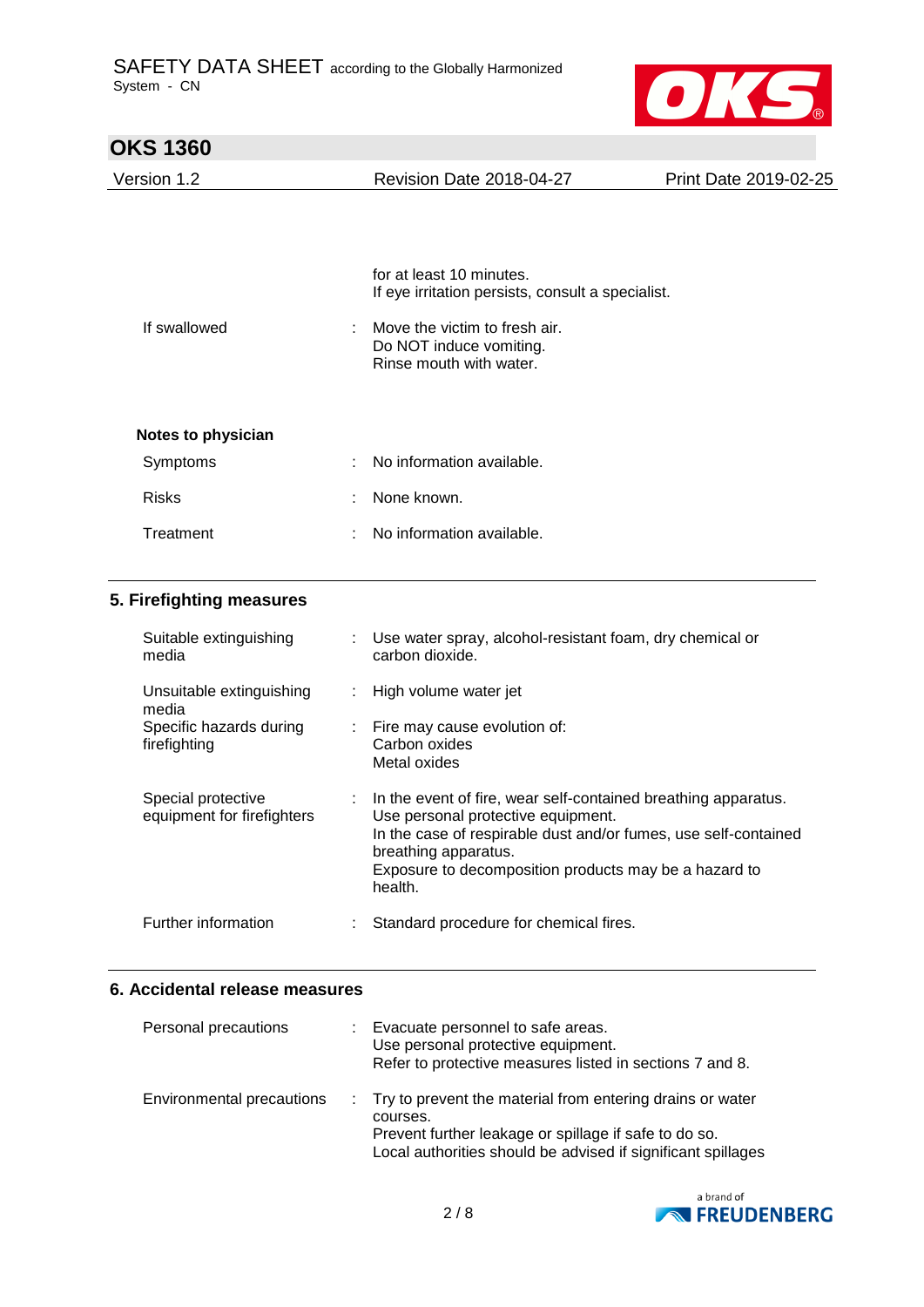

| <b>OKS 1360</b>                                  |   |                                                                                                                                                                                                                                                                                                                                      |                       |
|--------------------------------------------------|---|--------------------------------------------------------------------------------------------------------------------------------------------------------------------------------------------------------------------------------------------------------------------------------------------------------------------------------------|-----------------------|
| Version 1.2                                      |   | Revision Date 2018-04-27                                                                                                                                                                                                                                                                                                             | Print Date 2019-02-25 |
|                                                  |   |                                                                                                                                                                                                                                                                                                                                      |                       |
|                                                  |   | cannot be contained.                                                                                                                                                                                                                                                                                                                 |                       |
| Methods for cleaning up                          |   | Contain spillage, and then collect with non-combustible<br>absorbent material, (e.g. sand, earth, diatomaceous earth,<br>vermiculite) and place in container for disposal according to<br>local / national regulations (see section 13).                                                                                             |                       |
| 7. Handling and storage                          |   |                                                                                                                                                                                                                                                                                                                                      |                       |
| <b>Handling</b>                                  |   |                                                                                                                                                                                                                                                                                                                                      |                       |
| Advice on safe handling                          | ÷ | For personal protection see section 8.<br>Smoking, eating and drinking should be prohibited in the<br>application area.<br>Wash hands and face before breaks and immediately after<br>handling the product.                                                                                                                          |                       |
| <b>Storage</b>                                   |   |                                                                                                                                                                                                                                                                                                                                      |                       |
| Requirements for storage<br>areas and containers |   | Store in original container.<br>Keep container closed when not in use.<br>Keep in a dry, cool and well-ventilated place.<br>Containers which are opened must be carefully resealed and<br>kept upright to prevent leakage.<br>Store in accordance with the particular national regulations.<br>Keep in properly labelled containers. |                       |

### **8. Exposure controls/personal protection**

#### **Components with workplace control parameters**

Contains no substances with occupational exposure limit values. **Engineering measures**

Maintain air concentrations below occupational exposure standards.

| Personal protective equipment |  |                                                                         |  |
|-------------------------------|--|-------------------------------------------------------------------------|--|
| Respiratory protection        |  | : Not required; except in case of aerosol formation.<br>Filter type A-P |  |
| Hand protection               |  | Nitrile rubber                                                          |  |

| ווט טוסנפטנוטוו | <b>INILIIG LUDDEL</b>                                      |
|-----------------|------------------------------------------------------------|
|                 | Manufacturer, importer, supplier: Class 1                  |
|                 | For prolonged or repeated contact use protective gloves.   |
|                 | The selected protective gloves have to satisfy the         |
|                 | specifications of EU Directive 89/686/EEC and the standard |
|                 |                                                            |

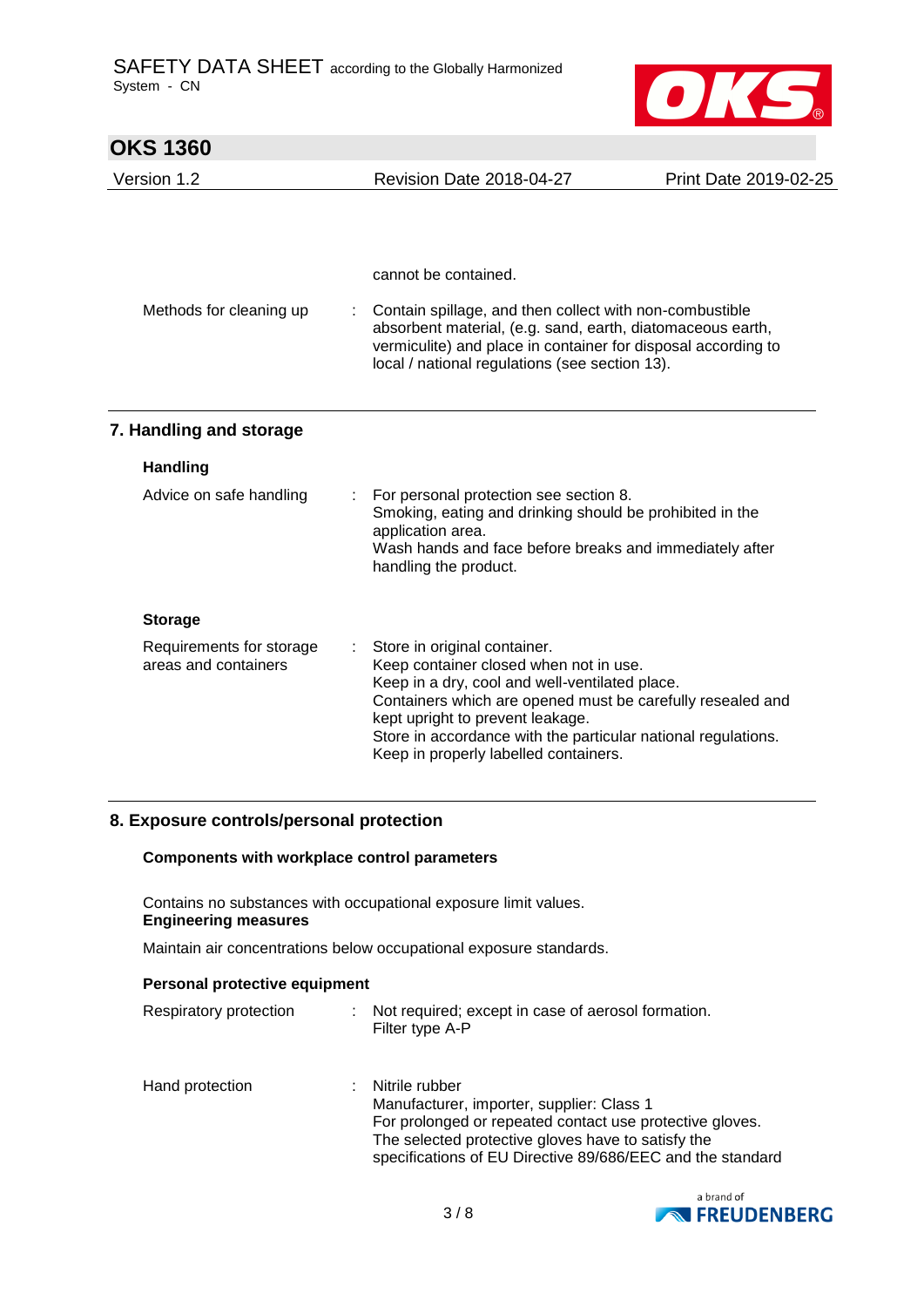

# **OKS 1360**  Version 1.2 Revision Date 2018-04-27 Print Date 2019-02-25 EN 374 derived from it. The break through time depends amongst other things on the material, the thickness and the type of glove and therefore has to be measured for each case. Eye protection : Safety glasses with side-shields conforming to EN166 Hygiene measures : Wash face, hands and any exposed skin thoroughly after handling. Protective measures : The type of protective equipment must be selected according to the concentration and amount of the dangerous substance at the specific workplace. Choose body protection in relation to its type, to the concentration and amount of dangerous substances, and to the specific work-place.

## **9. Physical and chemical properties**

| <b>Appearance</b>            |                                        |
|------------------------------|----------------------------------------|
| Physical state<br>Colour     | liquid<br>colourless                   |
| Odour                        | : odourless                            |
| Safety data                  |                                        |
| Flash point                  | : $>250^{\circ}$ C<br>Method: ISO 2592 |
| Ignition temperature         | 395 °C<br>t.                           |
| Lower explosion limit        | Note: No data available<br>÷.          |
| Upper explosion limit        | Note: No data available<br>÷.          |
| Flammability (solid, gas)    | Not applicable<br>t.                   |
| Oxidizing properties         | : Note: No data available              |
| Auto-ignition temperature    | Note: No data available                |
| рH                           | :7                                     |
| Melting point/freezing point | $: -55 °C$                             |
| Boiling point/boiling range  | : Note: No data available              |

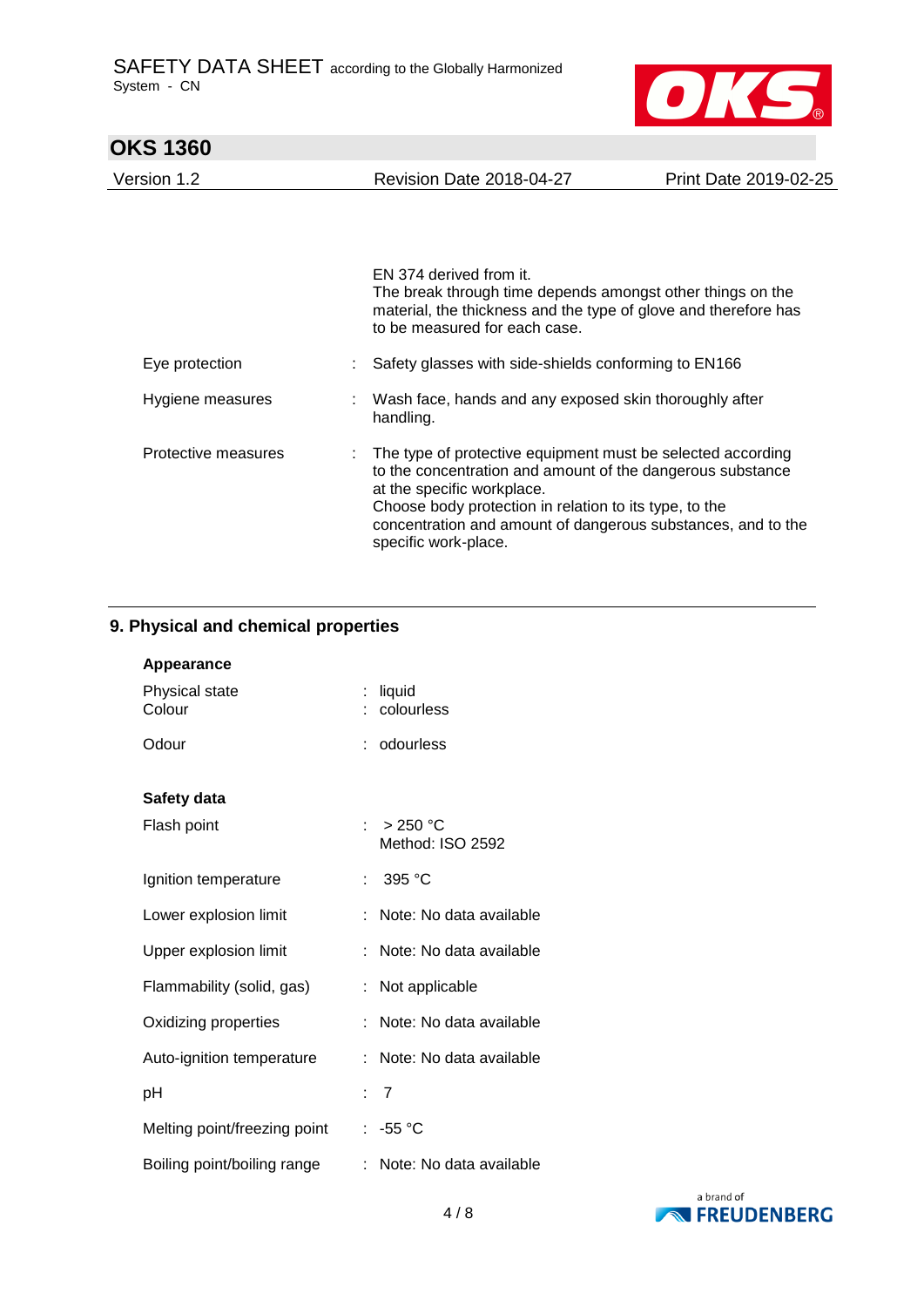

Version 1.2 Revision Date 2018-04-27 Print Date 2019-02-25

| Sublimation point                          | : Note: No data available           |
|--------------------------------------------|-------------------------------------|
| Vapour pressure                            | : <0.001 hPa<br>at 20 $\degree$ C   |
| Density                                    | : $0.96$ g/cm3<br>at 20 $\degree$ C |
| Bulk density                               | : Note: No data available           |
| Water solubility                           | Note: insoluble                     |
| Partition coefficient: n-<br>octanol/water | : Note: No data available           |
| Solubility in other solvents               | : Note: No data available           |
| Viscosity, dynamic                         | : Note: No data available           |
| Viscosity, kinematic                       | $: 50 \text{ mm}$ 2/s<br>at $25 °C$ |
| Relative vapour density                    | : Note: No data available           |
| Evaporation rate                           | Note: No data available             |

# **10. Stability and reactivity**

| Conditions to avoid                 | : No conditions to be specially mentioned.                  |
|-------------------------------------|-------------------------------------------------------------|
| Materials to avoid                  | : No materials to be especially mentioned.                  |
| Hazardous decomposition<br>products | $:$ >150 °C small quantities of formaldehyde may be formed. |
| Thermal decomposition               | : $>250 °C$                                                 |

## **11. TOXICOLOGICAL INFORMATION**

#### **Acute toxicity**

| Acute oral toxicity       | ٠<br>Remarks: This information is not available. |
|---------------------------|--------------------------------------------------|
| Acute inhalation toxicity | : Remarks: This information is not available.    |
| Acute dermal toxicity     |                                                  |

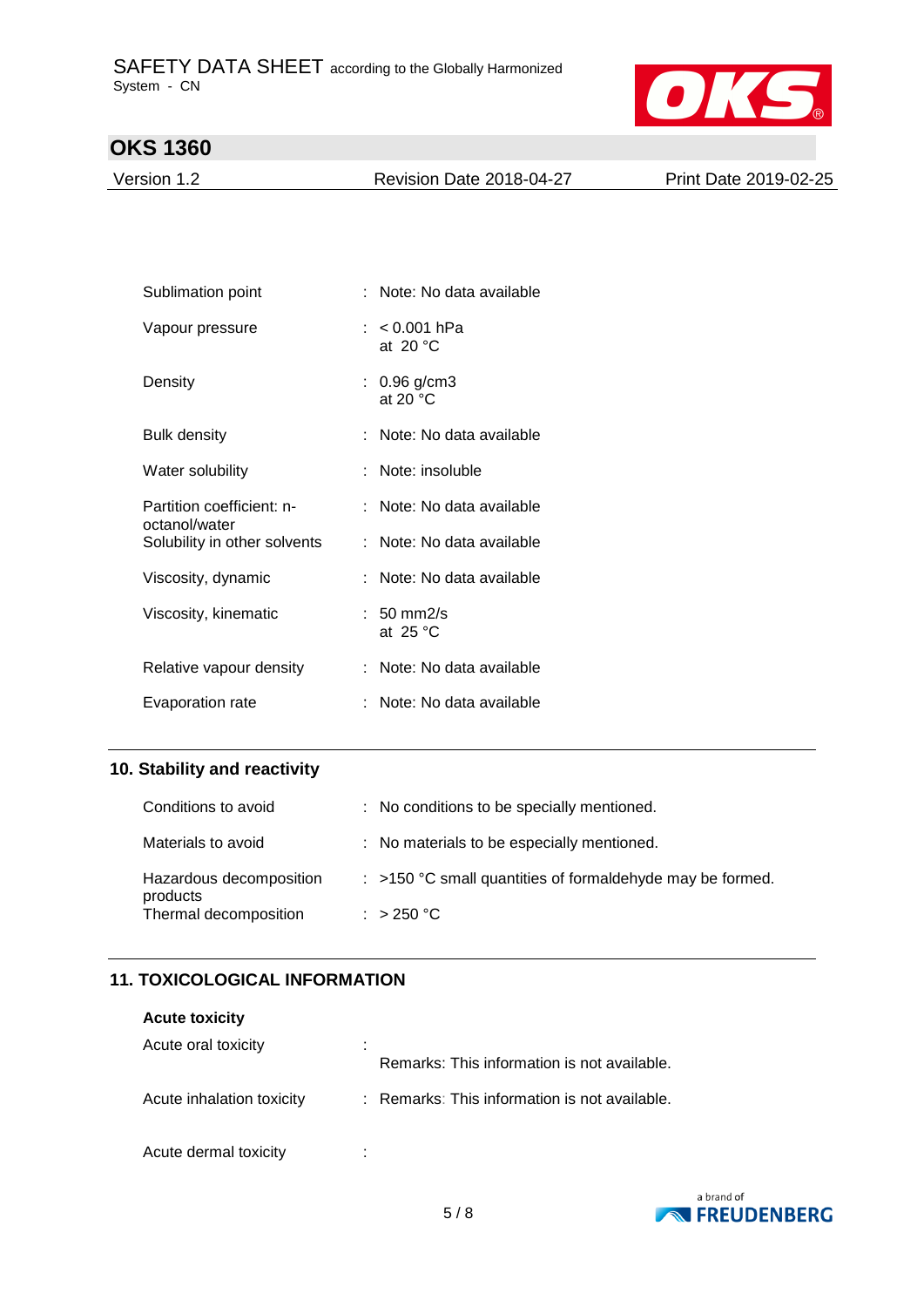

| <b>OKS 1360</b>                                           |                                                                                                   |                       |
|-----------------------------------------------------------|---------------------------------------------------------------------------------------------------|-----------------------|
| Version 1.2                                               | <b>Revision Date 2018-04-27</b>                                                                   | Print Date 2019-02-25 |
|                                                           |                                                                                                   |                       |
|                                                           |                                                                                                   |                       |
|                                                           | Remarks: This information is not available.                                                       |                       |
| <b>Skin corrosion/irritation</b>                          |                                                                                                   |                       |
| Skin irritation                                           | : Remarks: This information is not available.                                                     |                       |
| Serious eye damage/eye irritation                         |                                                                                                   |                       |
| Eye irritation                                            | : Remarks: This information is not available.                                                     |                       |
| <b>Respiratory or skin sensitisation</b>                  |                                                                                                   |                       |
| Sensitisation                                             | : Remarks: This information is not available.                                                     |                       |
| <b>Germ cell mutagenicity</b>                             |                                                                                                   |                       |
| Genotoxicity in vitro                                     | : Remarks: No data available                                                                      |                       |
| Genotoxicity in vivo                                      | : Remarks: No data available                                                                      |                       |
| <b>Target Organ Systemic Toxicant - Repeated exposure</b> |                                                                                                   |                       |
|                                                           | This information is not available.                                                                |                       |
| <b>Aspiration hazard</b>                                  |                                                                                                   |                       |
| Aspiration toxicity                                       | This information is not available.                                                                |                       |
|                                                           |                                                                                                   |                       |
| Further information                                       | : Information given is based on data on the components and<br>the toxicology of similar products. |                       |
|                                                           |                                                                                                   |                       |

## **12. Ecological information**

| <b>Ecotoxicity effects</b> |  |
|----------------------------|--|
|----------------------------|--|

| Toxicity to fish                                       | Remarks:<br>No data available   |
|--------------------------------------------------------|---------------------------------|
| Toxicity to daphnia and other<br>aquatic invertebrates | : Remarks:<br>No data available |
| Toxicity to algae                                      | : Remarks:<br>No data available |
| Toxicity to bacteria                                   | Remarks:                        |

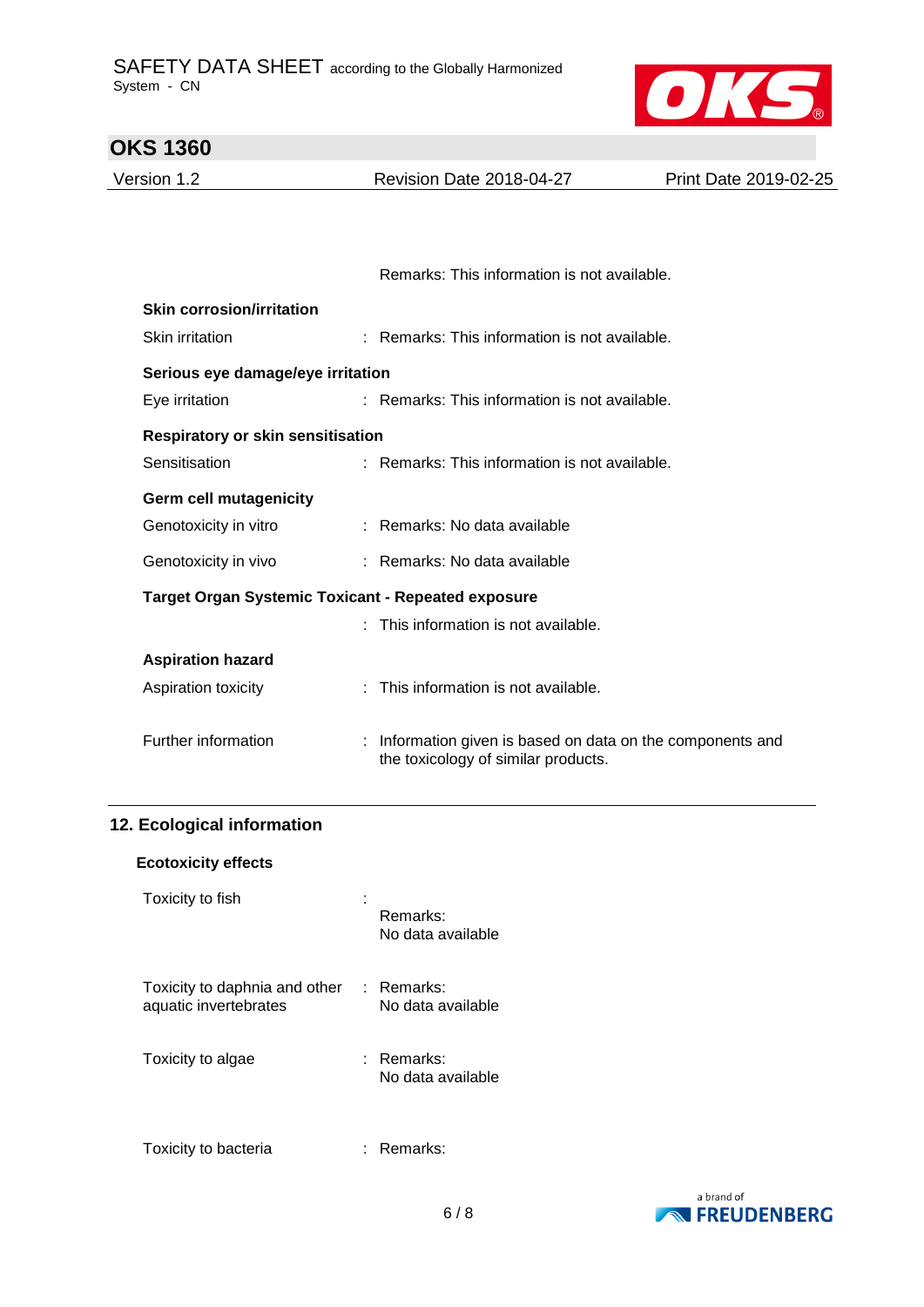

Version 1.2 Revision Date 2018-04-27 Print Date 2019-02-25

#### No data available

| Elimination information (persistence and degradability) |                                                                                                                                                                                                  |  |  |  |
|---------------------------------------------------------|--------------------------------------------------------------------------------------------------------------------------------------------------------------------------------------------------|--|--|--|
| <b>Bioaccumulation</b>                                  | Remarks:<br>This substance is not considered to be persistent,<br>bioaccumulating and toxic (PBT).<br>This substance is not considered to be very persistent and<br>very bioaccumulating (vPvB). |  |  |  |
| Mobility                                                | $:$ Remarks:<br>No data available                                                                                                                                                                |  |  |  |
| Distribution among<br>environmental compartments        | : Remarks:<br>No data available                                                                                                                                                                  |  |  |  |
| Biodegradability                                        | $:$ Remarks:<br>No data available                                                                                                                                                                |  |  |  |
| Physico-chemical<br>removability                        | $:$ Remarks:<br>No data available                                                                                                                                                                |  |  |  |
| <b>Further information on ecology</b>                   |                                                                                                                                                                                                  |  |  |  |
| Additional ecological<br>information                    | : No information on ecology is available.                                                                                                                                                        |  |  |  |
| 13. Disposal considerations                             |                                                                                                                                                                                                  |  |  |  |
| Product                                                 | The product should not be allowed to enter drains, water<br>courses or the soil.                                                                                                                 |  |  |  |
| Contaminated packaging                                  | Empty containers can be landfilled, when in accordance with<br>the local regulations.                                                                                                            |  |  |  |

## **14. Transport information**

**ADR**

Not dangerous goods